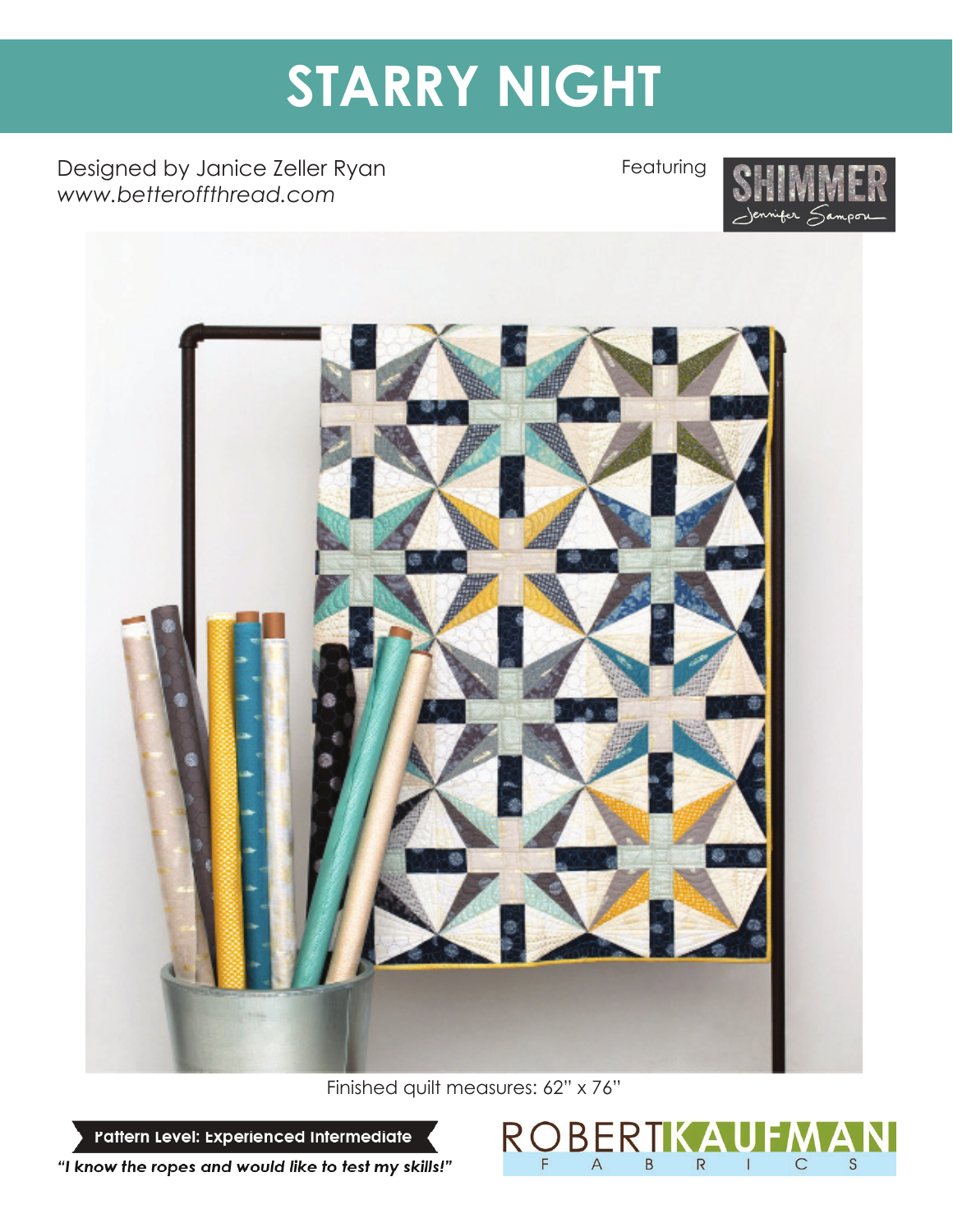# Fabric and Supplies Needed Fabric and Supplies Needed

*Fabric amounts based on yardage that is 40" wide.*

| Color | <b>Fabric</b> | Name/SKU                       | Yardage     | Color | Fabric        | Name/SKU                       | Yardage           |
|-------|---------------|--------------------------------|-------------|-------|---------------|--------------------------------|-------------------|
|       | $\bigwedge$   | AJSP-14250-59<br><b>OCEAN</b>  | 1/4<br>yard |       |               | AJSP-15346-62<br><b>INDIGO</b> | $1 - 1/3$<br>yard |
|       | $\sf B$       | AJSP-14250-63<br>SKY           | 1/2<br>yard |       | J             | AJSP-15346-90<br>PEARL         | 2/3<br>yard       |
|       | $\mathsf C$   | AJSP-14250-130<br>SUNSHINE     | 1/4<br>yard |       | $\sf K$       | AJSP-15346-155<br><b>STONE</b> | 1/4<br>yard       |
|       | $\mathsf{D}$  | AJSP-15345-59<br><b>OCEAN</b>  | 1/4<br>yard |       | $\mathsf{L}%$ | AJSP-15346-254<br><b>FROST</b> | 2/3<br>yard       |
|       | E             | AJSP-15345-130<br>SUNSHINE     | 1/4<br>yard |       | ${\sf M}$     | AJSP-15347-59<br><b>OCEAN</b>  | 1/4<br>yard       |
|       | $\mathsf F$   | AJSP-15345-155<br><b>STONE</b> | 1/4<br>yard |       | N             | AJSP-15347-62<br><b>INDIGO</b> | 1/4<br>yard       |
|       | G             | AJSP-15345-254<br><b>FROST</b> | 2/3<br>yard |       | $\bigcirc$    | AJSP-15347-254<br><b>FROST</b> | 1/2<br>yard       |
|       | $\mathsf H$   | 15345-293<br>SMOKE             | 1/2<br>yard |       | P             | AJSP-15347-293<br>SMOKE        | 1/4<br>yard       |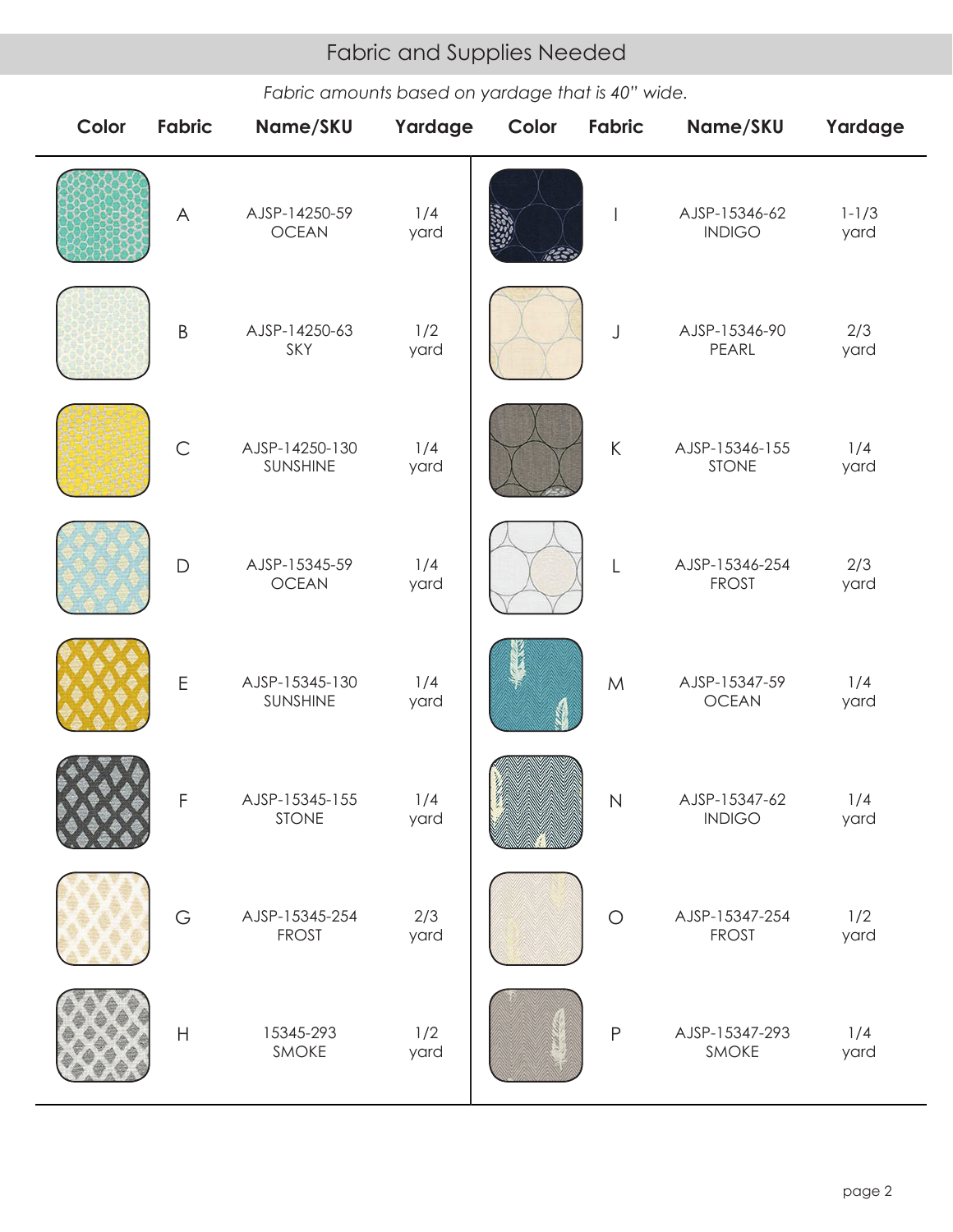# Fabric and Supplies Needed Fabric and Supplies Needed

*Fabric amounts based on yardage that is 40" wide.*

| Color                                                                      | <b>Fabric</b> | Name/SKU                       | Yardage     | Color                                                                | <b>Fabric</b> | Name/SKU                       | Yardage     |  |
|----------------------------------------------------------------------------|---------------|--------------------------------|-------------|----------------------------------------------------------------------|---------------|--------------------------------|-------------|--|
|                                                                            | $\mathsf{Q}$  | AJSP-15348-59<br><b>OCEAN</b>  | 1/4<br>yard |                                                                      | $\cup$        | AJSP-15348-254<br><b>FROST</b> | 1/2<br>yard |  |
|                                                                            | ${\sf R}$     | AJSP-15348-62<br><b>INDIGO</b> | 1/4<br>yard |                                                                      | $\vee$        | AJSP-15364-1<br>WHITE          | 2/3<br>yard |  |
|                                                                            | $\mathsf{S}$  | AJSP-15348-155<br><b>STONE</b> | 1/4<br>yard |                                                                      | W             | AJSP-15364-45<br><b>MOSS</b>   | 1/4<br>yard |  |
|                                                                            | T             | AJSP-15348-293<br>SMOKE        | 1/4<br>yard |                                                                      | $\sf X$       | AJSP-15364-90<br>PEARL         | 1/2<br>yard |  |
| Copyright 2015, Robert Kaufman<br>For individual use only - Not for resale |               |                                |             | You will also need:<br>5/8 yard binding<br>5 yards batting & backing |               |                                |             |  |

# Notes Before You Begin

- Read through all of the instructions before beginning.
- All of the seam allowances are 1/4" unless otherwise noted.
- Press seam allowances open unless otherwise noted.
- Width of fabric (WOF) is equal to at least 40" wide.
- Right sides together has been abbreviated to RST
- Remember to measure twice and cut once!

## Printing Instructions

-Print 80 copies of the Block Template (page 7) at 100%.

-Print 18 copies of Border Template A and Border Template B (page 8) at 100%.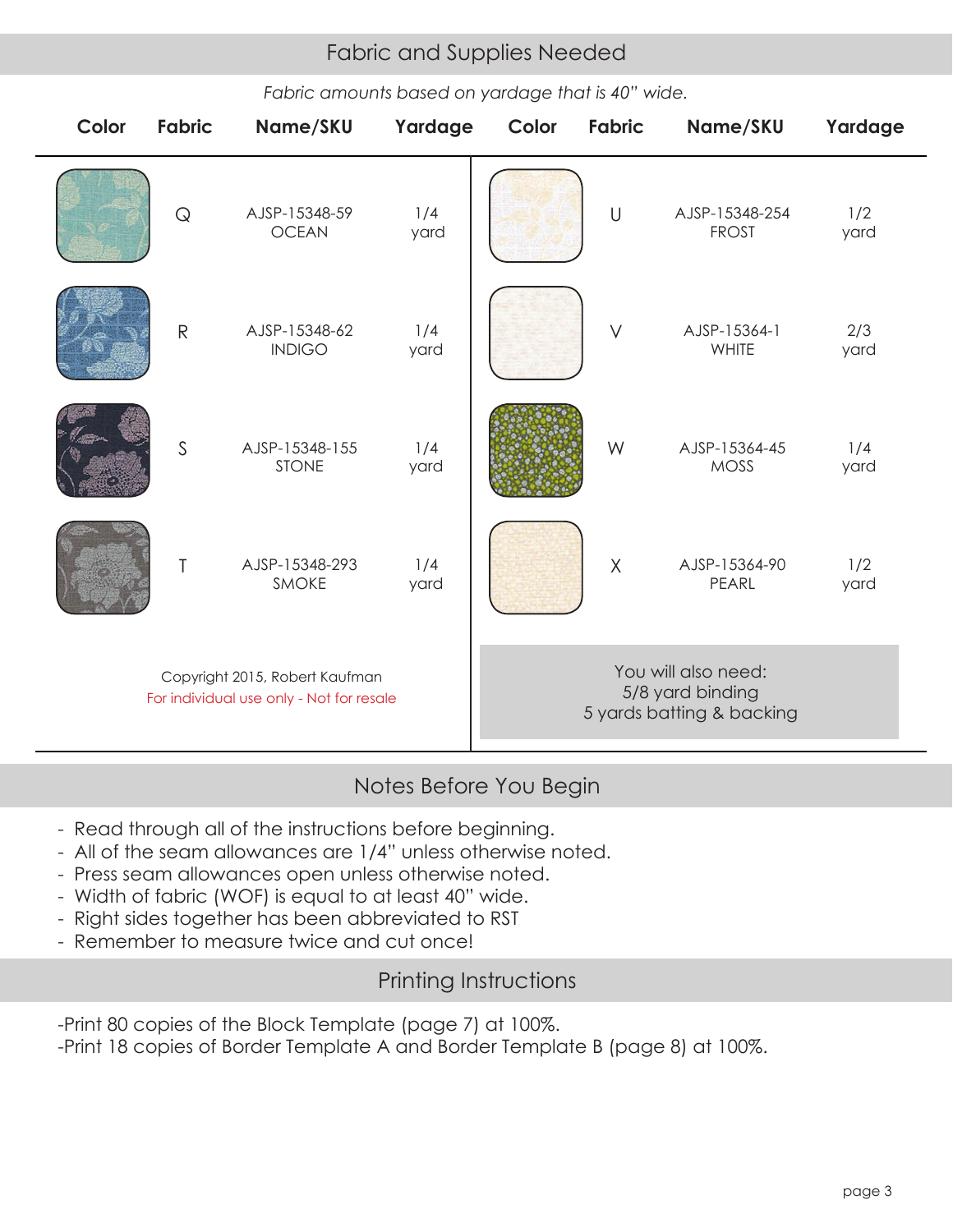## **GROUP 1**

*Fabrics A, C, D, E, M, N, Q, R, S, & W:* 

Cut two 2-1/2" x WOF strips from each fabric.

 Sub-cut eight 2-1/2" x 8" rectangles from each fabric, for a total of eighty rectangles.

#### **GROUP 2**

#### *Fabric H:*

Cut two 8" x WOF strips. Sub-cut into twenty-eight 2-1/2" x 8" rectangles.

*Fabrics F, K, P & T:* 

 Cut one 8" x WOF strip from each fabric. Sub-cut each into sixteen 2-1/2" x 8" rectangles.

#### **GROUP 3**

*Fabrics G, J, L and V:* 

Cut three 7" x WOF strips from each fabric.

Sub-cut into thirty-eight 3" x 7" rectangles from each fabric.

#### *Fabrics U and X:*

Cut two 7" x WOF strips from each fabric.

Sub-cut into twenty-two 3" x 7" rectangles from each fabric.

## **GROUP 4**

*Fabrics B and O:* Cut four 2-1/2" x WOF strips from each fabric. Sub-cut ten 2-1/2" x 7-1/2" and twenty 2-1/2" x 3" rectangles from each fabric.

#### **GROUP 5**

*Fabric I:*

Cut fourteen 3" x WOF strips.

 Sub-cut into ninety-eight 2-1/2" x 3" rectangles, thirty-six 3" x 7" rectangles, four 3" x 3" squares

## Assembling the Blocks

Print eighty Block Templates at 100%

For each block you will use four matching 2-1/2" x 8" rectangles from Group 1, four matching 2-1/2" x 8" rectangles from group 2, and eight matching 3" x 7" rectangles from Group 3. Follow the illustration to pair the fabrics, or match them as you please.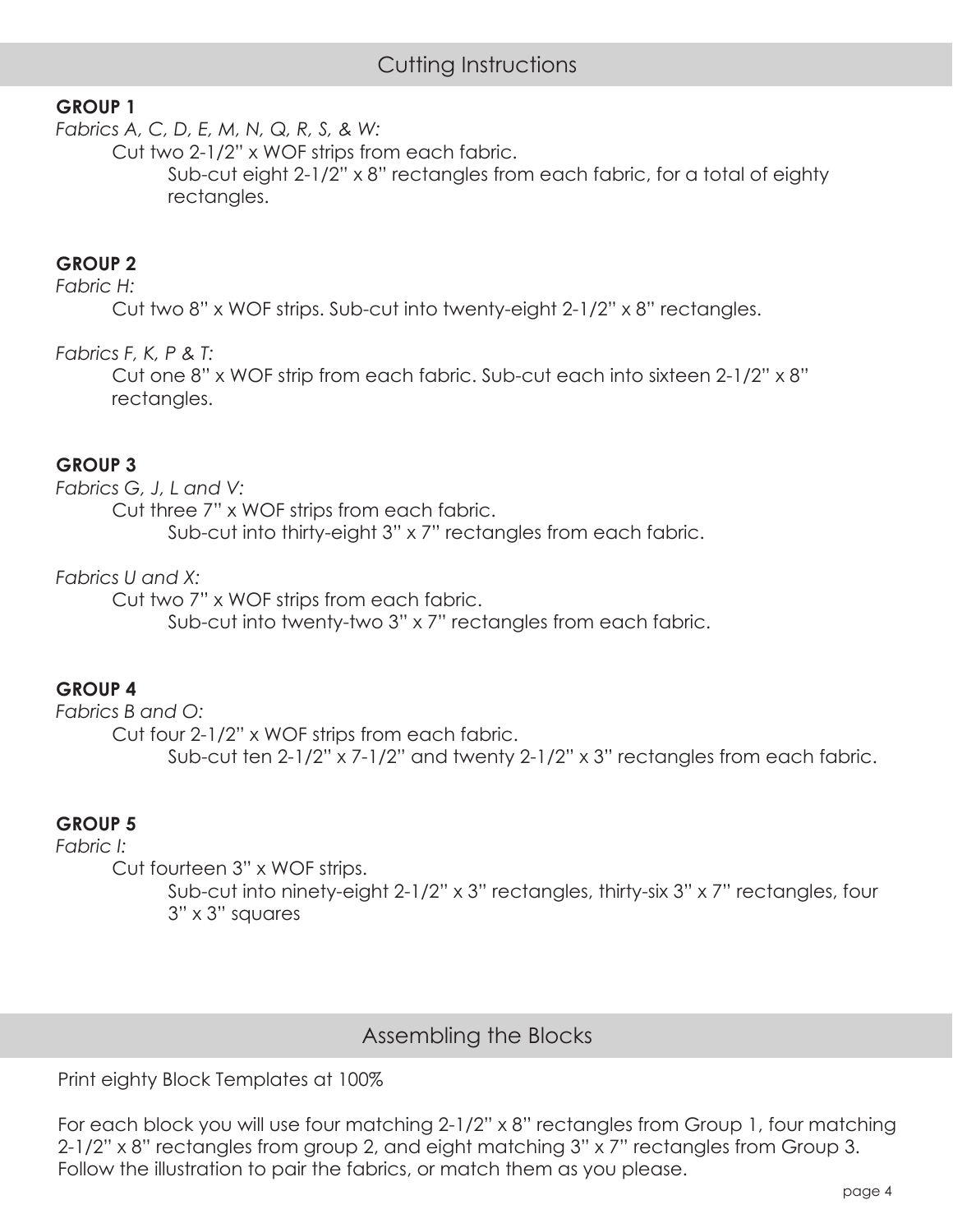Paper-piece the templates in numerical order. For two templates, Group 1 fabrics will be position #1, Group 2 fabrics will be #2 and Group 3 fabrics will be #3 & #4. On the other 2 templates, you will make a mirror image, so Group 2 will be #1, Group 1 will be #2, and Group 3 will remain #3 and #4.



Repeat to make twenty sets of four templates each. Gently remove the papers.

Sew blocks together as pictured using:

- four matching templates
- four matching 2-1/2" x 3" rectangles from Group 5
- two 2-1/2" x 3" rectangles from Group 4
- one 2-1/2" x 7-1/2" rectangle from Group 4

Pair a Group 4 and Group 5 rectangle (2-1/2" x 3") RST and sew along 2-1/2" side. Press seam toward the darker fabric. Repeat.

Sew a 2-1/2" x 3" rectangle on either end of the 2-1/2" x 7-1/2" rectangle.

Be sure to check template orientation before sewing. Press seams toward center.

Arrange and sew the quilt center together, in five rows of four blocks each.

## Assembling the Quilt and Borders

Print thirty-six Border Templates at 100%.

For each template use one 3" x 7" rectangle from Group 5 and one from Group 3. Divide the templates into two stacks of eighteen. *Half of the templates should mirror image the fabric placement of the other half.* 





Paper piece the templates and gently the remove the papers.

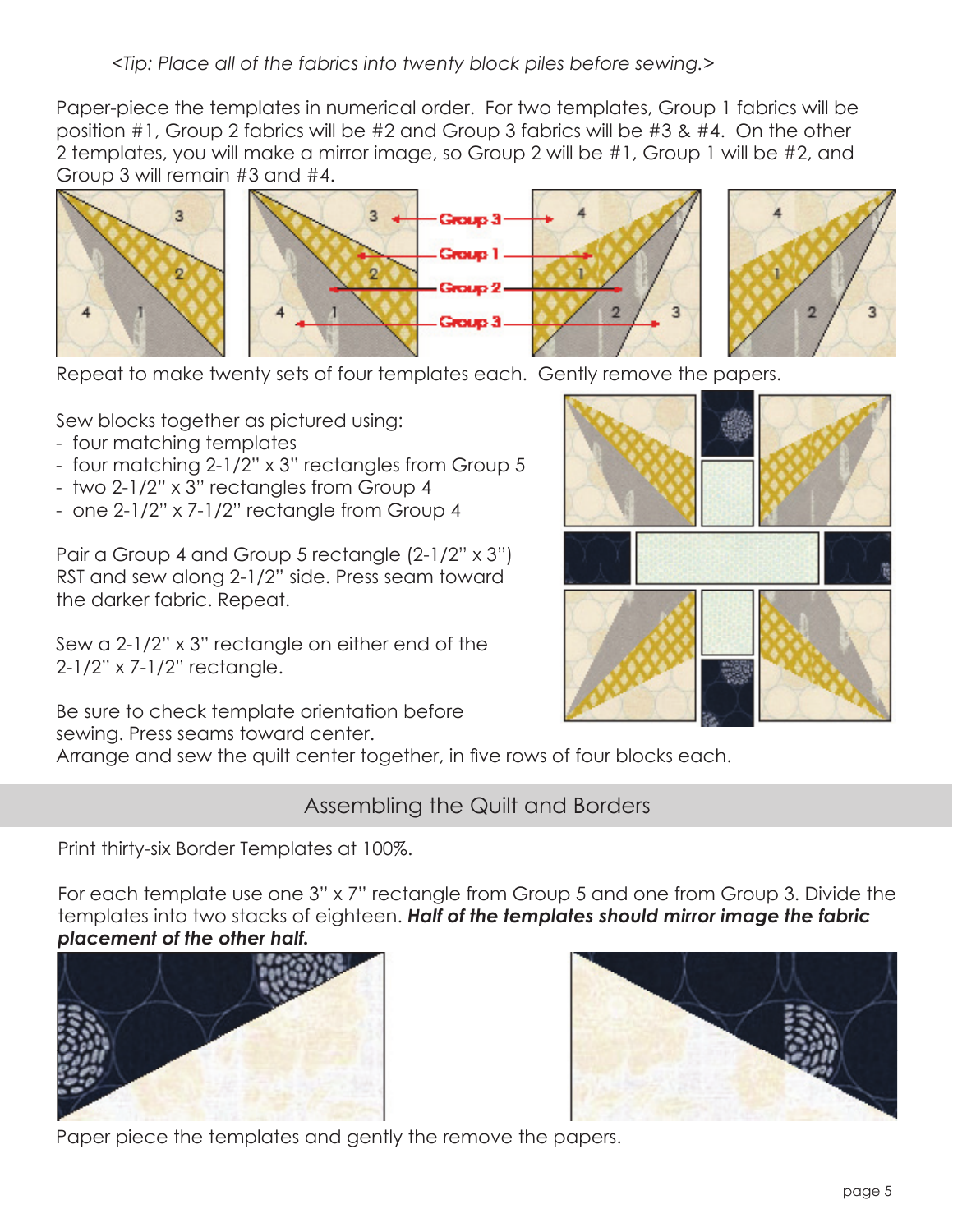Sew Border templates into four border strips, as pictured. Sew a 2-1/2" x 3" Group 5 rectangle between every two templates and Group 5 squares to the ends of the top and bottom borders. Note the orientation and placement of the fabrics in the Quilt Assembly Diagram.



Your quilt top is complete. Baste, quilt, bind and enjoy!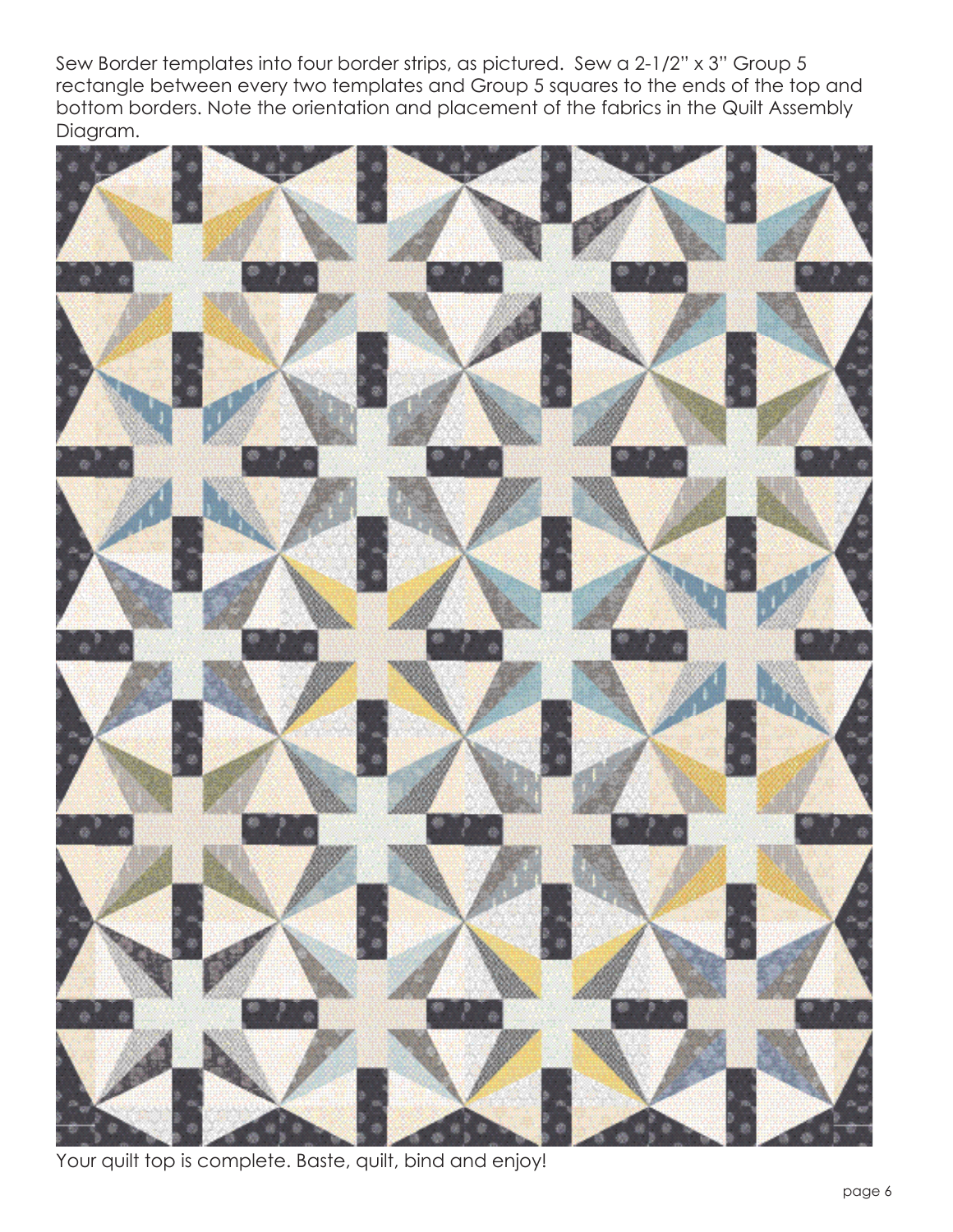

## **Block Template** Print 80 copies at 100%

1" box for scale